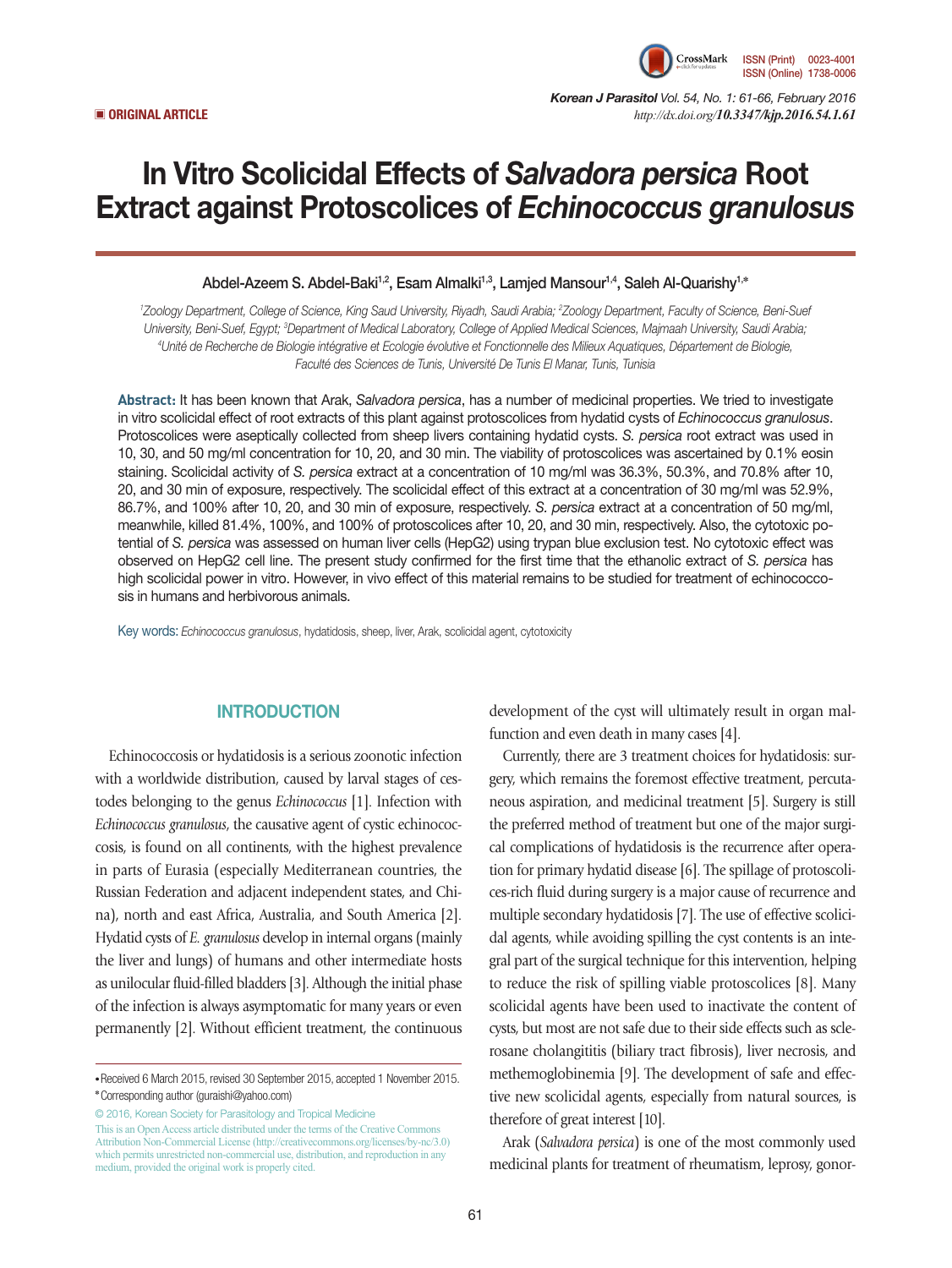rhea, ulcers, scurvy, tumors, and dental diseases [11]. Arak has been used for centuries as a natural toothbrush (as Mesiwak or Siwak), especially in Muslim countries as a sunnah of the prophet, while its fibrous branches have been promoted by the World Health Organization for use in oral hygiene [12].

No laboratory studies have documented the effect of *S. persica* on protoscolices of hydatid cysts. Therefore, the present study was conducted to investigate the in vitro scolicidal effect of root extracts of this plant against protoscolices of *E. granulosus* at different exposure times. Also, the cytotoxic effect of *S. persica* extracts was evaluated using trypan blue exclusion test on human liver cells (HepG2).

# MATERIALS AND METHODS

#### Collection of protoscolices and viability test

Hydatid cysts of *E. granulosus* naturally infected in the liver of sheep were obtained from a slaughterhouse in Riyadh city, Saudi Arabia. The intact cysts were immediately placed in an ice-box and transported to the Parasitology Laboratory, Zoology Department, College of Science, King Saud University, Riyadh, Saudi Arabia. Hydatid fluid along with protoscolices was collected according to Smyth and Barret [13]. The collected fluid with protoscolices was transferred into glass cylinders and left to set for 30 min to allow the protoscolices to settle to the bottom of the cylinders. The supernatant was then discarded, and the yielded protoscolices were washed 3 times in normal saline.

The viability of protoscolices (Fig. 1A) was confirmed from their motility characteristics under light microscopy. The viability was also assessed using 0.1% aqueous solution of eosin stain (1 g of eosin powder in 1,000 ml distilled water). Five min after exposure to the stain, unstained protoscolices were considered as viable (Fig. 1B), while stained protoscolices were considered as non-viable (Fig. 1C) [14]. When 95% or more viable protoscolices were present in the sediments, the sample was considered to be suitable for further experiments, and these were transferred into a dark container containing normal saline and stored at 4˚C until use.

#### Preparation of *S. persica* extract

*S. persica* L. (Salvadoraceae) roots (Arak) were collected from Jizan, Saudi Arabia. The identification was confirmed by a local expert at the herbarium of the Botany and Microbiology Department, College of Science, King Saud University. Roots were cut into small pieces, and ground into a fine powder using an electrical blender. About 100 g of root powder was extracted using 400 ml of 70% ethanol. The mixture was agitated for 30 min [15], and then maintained at rest for 24 hr. The resulting extract was filtered using a sterile filter paper, and then the solvent was completely removed using a rotary evaporator.

# In vitro scolicidal tests

We tested 3 concentrations (10, 30, and 50 mg/ml) of *S. per-*



Fig. 1. Protoscolices of *E. granulosus* collected from naturally infected livers of sheep. Scale bar=100 µm. (A) Live protoscolices without staining. (B) Live protoscolices after staining with 0.1% eosin. (C) Dead protoscolices after treatment with extracts and staining with 0.1% eosin.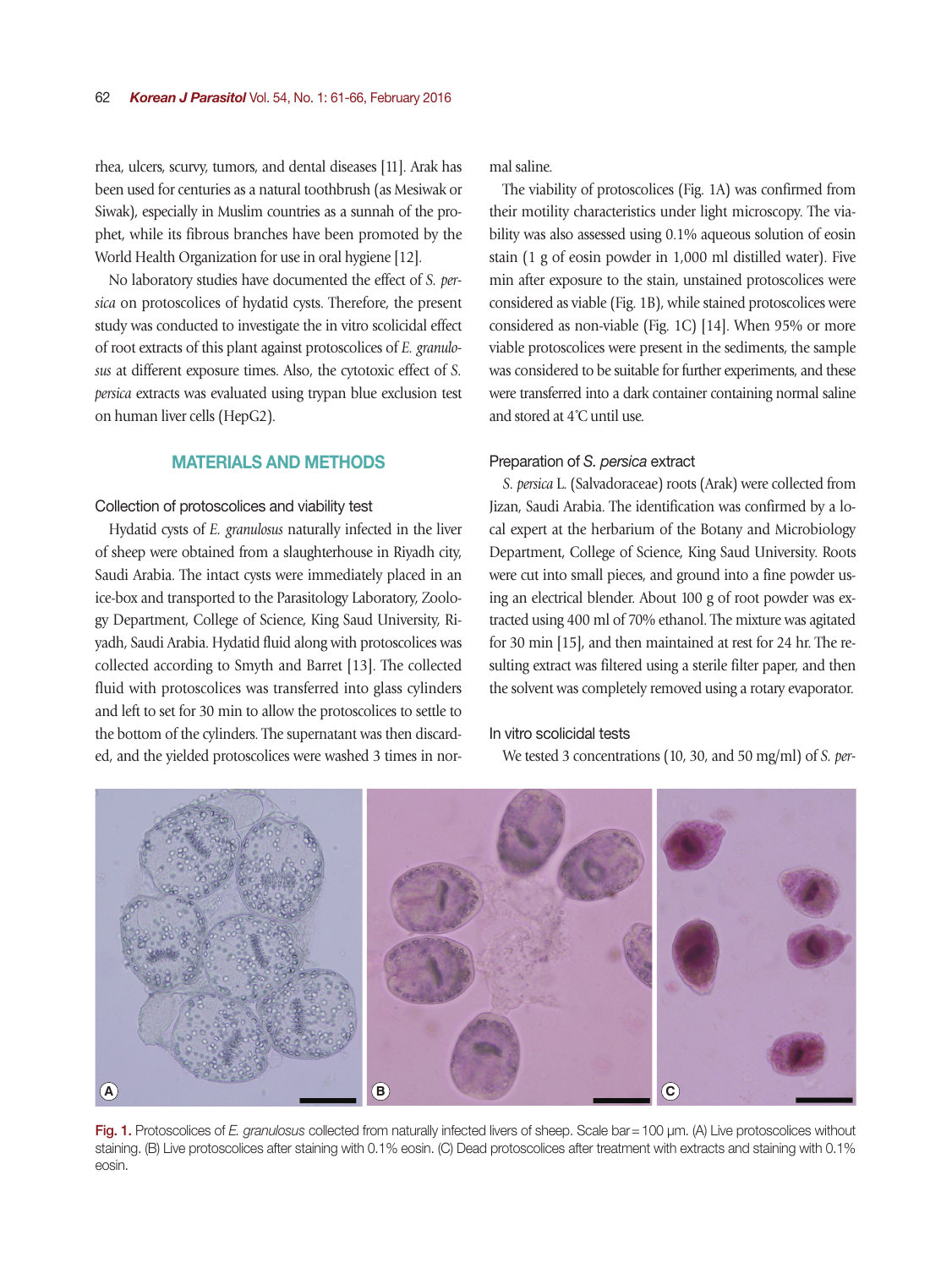*sica* extract for 10, 15, and 30 min. To prepare these concentrations, respectively, 0.1, 0.3, and 0.5 g of dried extract was dissolved in 10 ml of distilled water. Then, 2.5 ml of each concentration was placed in a test tube to which about 10,000 washed protoscolices was added. The contents of the tube were mixed gently, and the tube was then incubated at 37˚C for 10, 15, or 30 min. At the end of each incubation period, the supernatant was discarded carefully to avoid disturbing the settled protoscolices. One ml of 0.1% eosin stain was then added to the remaining settled protoscolices and mixed gently. After 5 min, the upper portion of the solution was again discarded. The remaining pellets of protoscolices were smeared on a glass slide, covered with a cover glass, and examined microscopically for viability. The percentages of dead protoscolices were determined by counting at least 450 protoscolices. Non-treated protoscolices in normal saline were considered as a control group. Each experiment was performed in triplicate.

# Cytotoxicity assessment *Cell culture*

Human live cell line (HepG2) that used in the experiment was obtained from American Type Culture Collection (ATCC) (Manassas, Virginia, USA). HepG2 cells were cultured in DMEM, supplemented with 10% FBS, 0.2% sodium bicarbonate, and antibiotic/antimycotic solution (1 ml/100 ml of medium). Cells were grown in 5%  $CO<sub>2</sub>$  at 37°C in high humid atmosphere.

# *Trypan blue dye exclusion test*

The test was based on the principles that live cells with an intact cellular membrane that exclude the trypan blue dye while dead cells uptake the dye and stained blue. The test was performed following the protocol of Siddiqui et al. [16]. In brief, HepG2 cells were exposed to various concentrations (10, 30, 50 mg/ml) of ethanol extracts of *S. persica* for different time intervals (10, 20, and 30 min). After the respective exposure, cell suspensions were aspirated, centrifuged at 2,000 rpm for 3 min and washed with sterile PBS twice immediately after the incubation. The cells were stained with trypan blue (0.4% solution at a ratio of 1:5, dye: cell suspension) and counted using a hemocytometer. The counting for live (unstained) and dead (blue stained) cells was made at 100× magnification under a phase-contrast inverted microscope. The untreated cells were also run simultaneously under the identical conditions and served as the control. Each experiment was performed in triplicate.

#### Statistical analysis

Differences between the test and control groups were analyzed with chi-square test using a statistical package program (Sigma Plot version 11.0). *P*-values less than 0.01 were considered to be significant.

#### RESULTS

The results of the present experiment revealed highly signifi-

| Concentration      | Experiment<br>no.   | $10 \text{ min}$           |                          |                          | 20 min                     |                            |                            | 30 min                     |                            |                          |
|--------------------|---------------------|----------------------------|--------------------------|--------------------------|----------------------------|----------------------------|----------------------------|----------------------------|----------------------------|--------------------------|
|                    |                     | Total proto-<br>scolices   | Dead pro-<br>toscolices  | Mortality<br>rate $(\%)$ | Total proto-<br>scolices   | Dead pro-<br>toscolices    | Mortality<br>rate $(\%)$   | Total proto-<br>scolices   | Dead pro-<br>toscolices    | Mortality<br>rate $(\%)$ |
| $10$ mg/ml         | $\overline{2}$<br>3 | 500<br>480<br>500          | 175<br>182<br>180        | 35<br>37.9<br>36         | 480<br>500<br>480          | 240<br>262<br>233          | 50<br>52.4<br>48.5         | 470<br>490<br>500          | 320<br>343<br>370          | 68.1<br>70<br>74         |
| Total              |                     | 1,480                      | 537                      | 36.3                     | 1,460                      | 735                        | 50.3                       | 1,460                      | 1,033                      | 70.8                     |
| 30 mg/ml<br>Total  | $\overline{2}$<br>3 | 500<br>480<br>480<br>1,460 | 270<br>243<br>260<br>773 | 54<br>50.6<br>52<br>52.9 | 490<br>500<br>460<br>1,450 | 433<br>425<br>399<br>1,257 | 88.4<br>85<br>86.7<br>86.7 | 500<br>500<br>480<br>1,480 | 500<br>500<br>480<br>1,480 | 100<br>100<br>100<br>100 |
| $50 \text{ mg/ml}$ | 2<br>3              | 500<br>500<br>470          | 403<br>410<br>383        | 80.6<br>82<br>81.5       | 480<br>490<br>500          | 480<br>490<br>500          | 100<br>100<br>100          | 500<br>500<br>480          | 500<br>500<br>480          | 100<br>100<br>100        |
| Total              |                     | 1,470                      | 1,196                    | 81.4                     | 1,470                      | 1,470                      | 100                        | 1,480                      | 1,480                      | 100                      |
| Control            | $\overline{2}$<br>3 | 500<br>460<br>500          | 26<br>25<br>25           | 5.2<br>5.4<br>5          | 480<br>500<br>500          | 41<br>44<br>39             | 8.5<br>8.8<br>7.8          | 500<br>460<br>480          | 60<br>52<br>53             | 12<br>10.4<br>11         |
| Total              |                     | 1,460                      | 76                       | 5.2                      | 1,480                      | 124                        | 8.4                        | 1,440                      | 165                        | 11.5                     |

#### Table 1. Scolicidal effect of Arak (*Salvadora persica*) extracts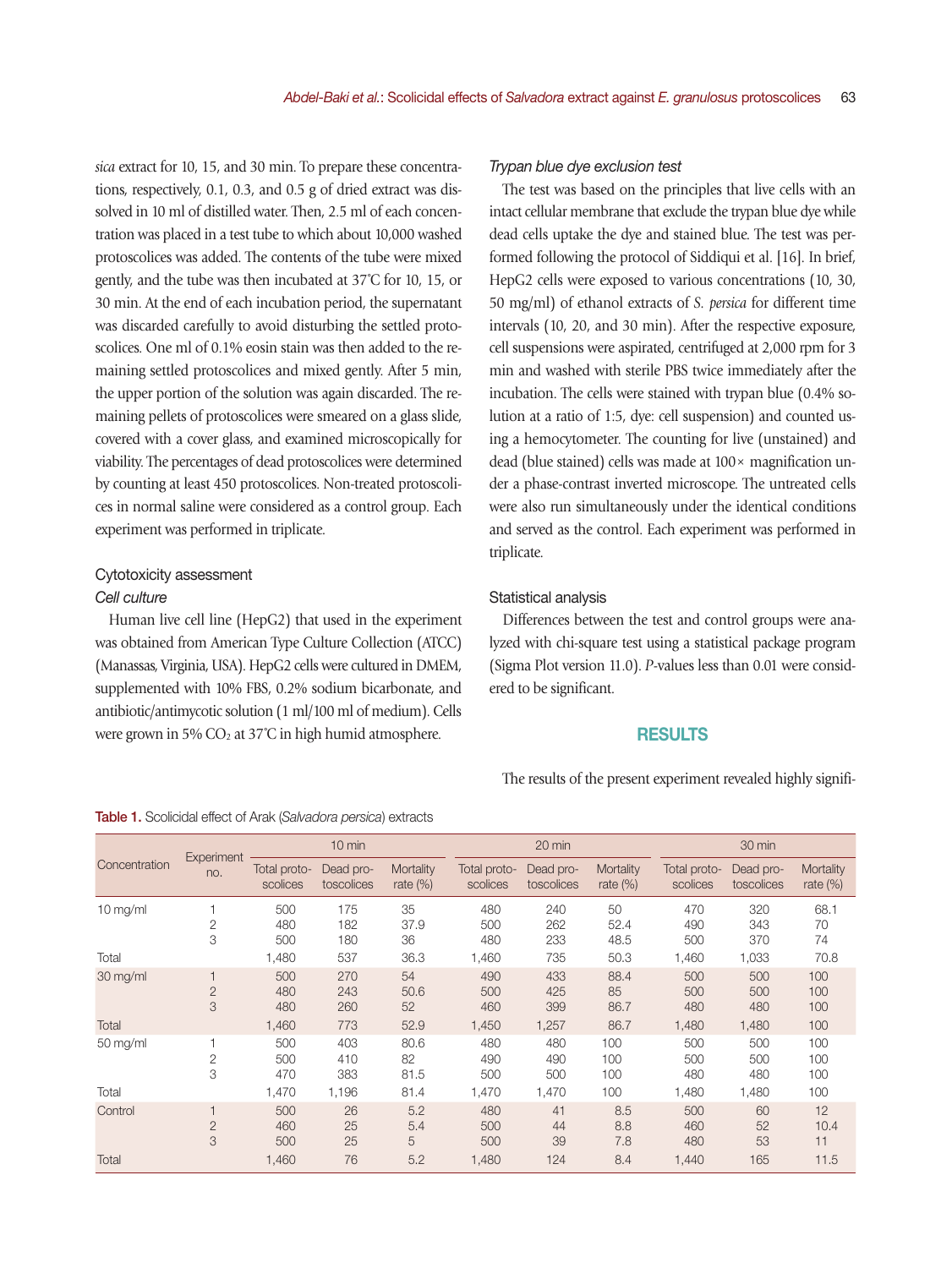

Fig. 2. Assessment of the percent (%) of cell viability in HepG2 cells following exposure to various concentrations of ethanolic extract of *S. persica* using trypan blue exclusion assay. All values are mean.

cant (*P*<0.001) scolicidal effects against protoscolices of *E. granulosus* for all of the various concentrations of *S. persica* ethanolic extract, compared to the control results, both within the same period of time and different periods as shown in Table 1. While the maximum death rate in the control group was 11.5%, scolicidal activity of *S. persica* extract at a concentration of 10 mg/ml was 36.3%, 50.3%, and 70.8% after application for 10, 20, and 30 min, respectively. The scolicidal effect of the extract at a concentration of 30 mg/ml was 52.9%, 86.7%, and 100% after application for 10, 20, and 30 min, respectively. *S. persica* extract at a concentration of 50 mg/ml, meanwhile, killed 81.4%, 100%, and 100% of protoscolices after 10, 20, and 30 min, respectively.

The results of the cytotoxicity assay using trypan blue exclusion test are shown in Fig. 2. The cell viability was 100%, 99%, and 98% after exposure to 10 mg/ml for 10, 20, and 30 min, respectively, while it was 98%, 96%, and 95% after exposure to 30 mg/ml for the same time intervals. Application of 50 mg/ ml extract for 10, 20, and 30 min showed cell viabilities of 96%, 94%, and 90%, respectively.

#### **DISCUSSION**

Hydatid disease (hydatidosis) is a parasitic disease that remains a clinical problem worldwide, especially in areas where animal husbandry and subsistence farming form an integral part of community life [17]. Seventy-five percent of all hydatid cysts are found in the liver [18], and these are usually managed either by surgery or medicinal treatment [19]. Surgery is associated with considerable mortality, morbidity, and recurrence rate. It is also expensive, and, clearly, needs expertise [20]. Chemotherapy can be used as treatment for patients considered not fit for surgery, or as an adjuvant to surgical treatment preoperatively or postoperatively, or both [19]. Various degrees of success have been claimed for many drugs that are now being used in hydatidosis treatment [21]. However, the metabolites of these drugs, including albendazole, albendazole sulfoxide, benzimidazole, and mebendazole, are potentially toxic in some subjects and are associated with severe hepatobiliary complications [22]. Natural scolicidal agents offer a safe alternative with no adverse associated effects [9].

Researchers around the world have begun to explore the real effect of many plants traditionally used as medicines which have not hitherto been validated by rigorous scientific experimentation. In this context, recently, many plants have been screened for their in vitro scolicidal activities, including *Ocimum bacilicum* and *Allium cepa* [6], *Sambucus ebulus* [9], *Trachyspermum ammi* [10], *Allium sativum* [14], *Zingiber officinale* [23], and *Zataria multiflora* [24].

With respect to *S. persica*, Reuben et al. [25] confirmed very high anthelmintic effects (86.7% and 98.9%) for aqueous extracts of *S. persica* at concentrations of 25 mg/ml and 50 mg/ ml, respectively, against strongylid nematodes. These results urged us to test the in vitro scolicidal effect of ethanolic extract of *S. persica*. It was shown in this study that the ethanolic extract of *S. persica* exhibited the strongest scolicidal effect (100% and 100%) after 20 min at a concentration of 50 mg/ml and after 30 min at a concentration of 30 mg/ml. The ethanolic extract of *S. persica* is reported to contain a number of important phytoconstituents, such as indole alkaloids (e.g., salvadoricine), flavonoids (e.g., quercitin), the sulphur-containing compound tropaedoin, triterpenes, phytosterols, and isothiocyanates (e.g., benzyl isothiocyanate) [26]. Sofrata et al. [26] proved that *S. persica* root sticks consist of more than 98% benzyl isothiocyanate, while another report has confirmed that benzyl isothiocyanate is the predominant or sole anthelmintic agent in papaya seed extracts against *Caenorhabditis elegans* [27]. Our results showed a high scolicidal effect of *S. persica* root extracts against protoscolices of *E. granulosus*, which might be due to the presence of anthelmintic isothiocyanates. The present study proved that the ethanolic extract of *S. persica* have no cytotoxic effect on HepG2 cells. Similarly, previous studies have found the ethanol extract of this plant to be completely devoid of cytotoxic effects on HGFs and on L929 consistently in 3 cytotoxic assays [28]. Studies have also shown that the extract is safe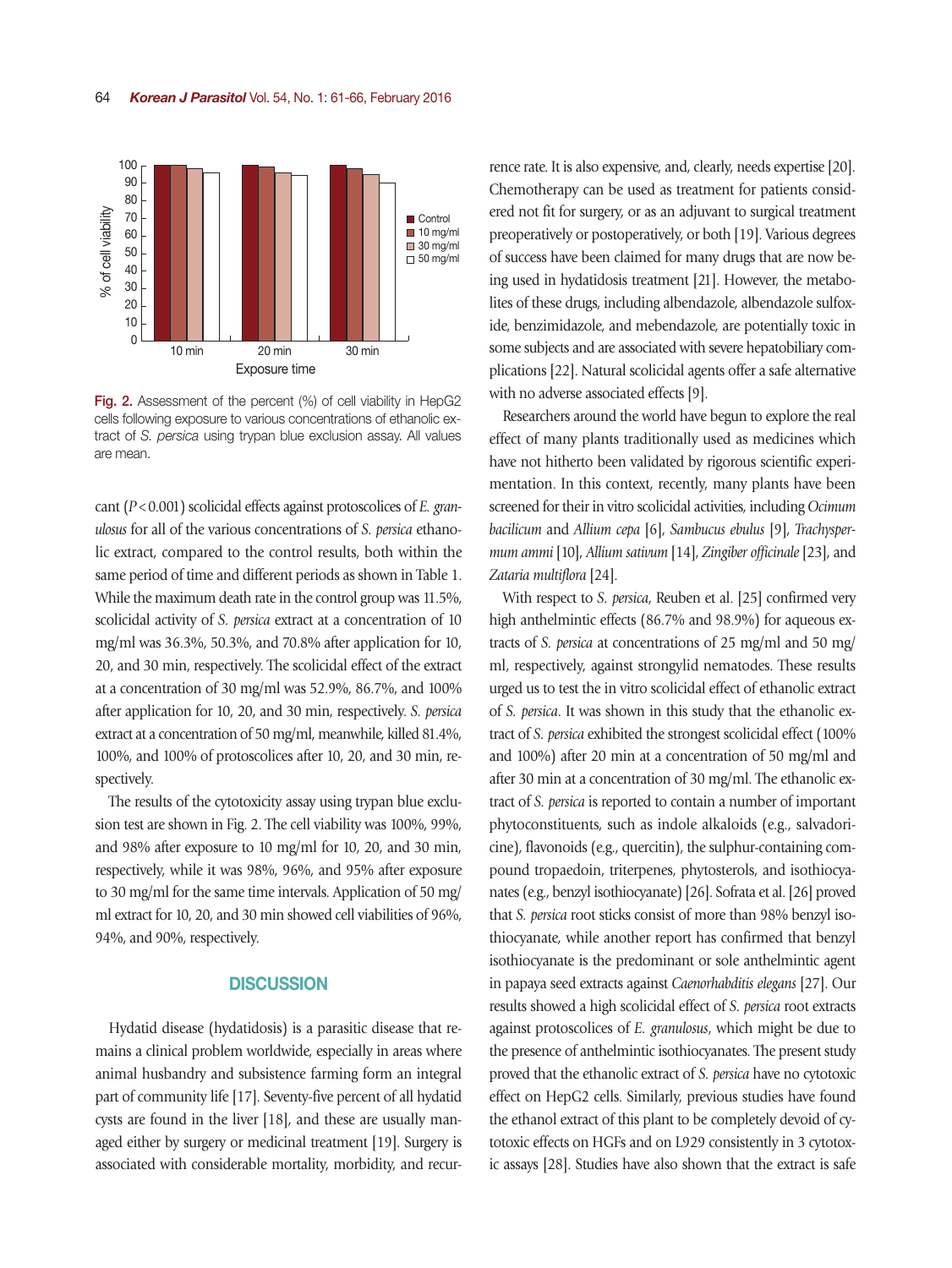in respect to liver and kidney functions and hematological parameters of rats [29]. Also, Ahmed et al. [30] confirmed that the ethanolic extract of *S. persica* did not show any untoward effect up to a dose of 5,000 mg/kg body weight and did not cause death in any tested albino mice.

In conclusion, the root ethanolic extract of *S. persica* is a safe and potent protoscolicide with the potential to be used in hydatid cyst treatment and pre-surgery to prevent secondary cyst recurrence. However, in vivo efficacy of this extract remains to be explored, and further studies are necessary to identify and isolate the active compounds. This is the first report on the scolicidal activity of *S. persica*.

# ACKNOWLEDGMENTS

We extend our appreciation to the Dean of Scientific Research, King Saud University, for funding the work through the research group project no. RG-004.

### CONFLICT OF INTEREST

The authors declare that the present study followed the ethical standards and the ethical rules applicable for this journal and no conflict of interest.

#### **REFERENCES**

- 1. McManus DP, Zhang W, Li J, Bartley PB. Echinococcosis. Lancet 2003; 362: 1295-1304.
- 2. Gavara CG, López-Andújar R, Ibáñez TB, Ángel JMR, Herraiz AM, Castellanos FO, Ibars EP, Rodríguez FSJ. Review of the treatment of liver hydatid cysts. World J Gastroenterol 2015; 7: 124- 131.
- 3. Thompson RC, McManus DP. Towards a taxonomic revision of the genus *Echinococcus*. Trends Parasitol 2002; 18: 452-457.
- 4. Liu C, Zhang H, Lei W, Zhang C, Jiang B, Zheng Q, Yin J, Han X. An alternative mebendazole formulation for cystic echinococcosis: the treatment efficacy, pharmacokinetics and safety in mice. Parasit Vectors 2014; 7: 589-598.
- 5. Adas G, Arikan S, Kemik O, Oner A, Sahip N, Karatepe O. Use of albendazole sulfoxide, albendazole sulfone and combined solutions as scolicidal agents on hydatid cysts (in vitro study). World J Gastroenterol 2009; 15: 112-116.
- 6. Haghani A, Roozitalab A, Safi SN. Low scolicidal effect of *Ocimum bacilicum* and *Allium cepa* on protoccoleces of hydatid cyst: an in vitro study. Comp Clin Pathol 2014; 23: 847-853.
- 7. Moro P, Schantz PM. Echinococcosis: a review. Int J Infect Dis 2009; 13: 125-133.
- 8. Puryan K, Karadayi K, Topcu O, Canbay E, Sumer Z, Turan M, Karayalcin K, Sen M. Chlorhexidine gluconate: an ideal scolicidal agent in the treatment of intraperitoneal hydatidosis? World J Surg 2005; 29: 227-230.
- 9. Gholami SH, Rahimi-Esboei B, Ebrahimzadeh MA, Pourhajibagher M. In vitro effect of *Sambucus ebuluson* scolices of hydatid cysts. Eur Rev Med Pharmacol Sci 2013; 17: 1760-1765.
- 10. Moazeni M, Saharkhiz MJ, Hosseinic AA. In vitro lethal effect of ajowan (*Trachyspermum ammi* L.) essential oil on hydatid cyst protoscoleces. Vet Parasitol 2012; 187: 203-208.
- 11. Kumar S, Dhankhar S, Arya VP, Yadav S, Yadav JP. Antimicrobial activity of *Salvadora oleoides* Decne against some microorganisms. J Med Plant Res 2012; 6: 2754-2760.
- 12. Almas AK, Almas K. Miswak (*Salvadora persica* chewing stick): the natural toothbrush revisited. Odontostomatol Trop 2014; 37: 27-39.
- 13. Smyth JD, Barret NJ. Procedures for testing the viability of human hydatid cyst following surgical removal, especially after chemotherapy. Trans R Soc Trop Med Hyg 1980; 74: 649-652.
- 14. Moazeni M, Nazer A. In vitro effectiveness of garlic (*Allium sativum*) extract on scolices of hydatid cyst. World J Surg 2010; 34: 2677-2681.
- 15. Mau J, Chen C, Hsieh P. Antimicrobial effect of extracts from Chinese chive, cinnamon, and corni fructus. J Agricult Food Chem 2001; 49: 183-188.
- 16. Siddiqui MA, Singh G, Kashyap MP, Khanna VK, Yadav S, Chandra D, Pant AB. Influence of cytotoxic doses of 4-hydroxynonenal on selected neurotransmitter receptors in PC-12 cells. Toxicol In Vitro 2008; 22: 1681-1688.
- 17. Shaw JM, Bornman PC, Krige JEJ. Hydatid disease of the liver. SAJS 2006; 44: 70-77.
- 18. Malik AA, Bari SU, Amin R, Jan M. Surgical management of complicated hydatid cysts of the liver. World J Gastrointest Surg 2010; 2: 78-84.
- 19. Shams-Ul-Bari, Arif SH, Malik AA, Khaja AR, Dass TA, Naikoo ZA. Role of albendazole in the management of hydatid cyst liver. Saudi J Gastroenterol 2011; 17: 343-347.
- 20. Nari G, Ponce O, Cirami M. Five years experience in surgical treatment of liver hydatidosis. Int Surg 2003; 88: 194-198.
- 21. Barzinji AKR, Mothana RA, Nasher AK. Effect of leaf extracts of *Dendrosicyos socotrana* and *Jatropha unicostata* on the viability of *Echinococcus granulosus* protoscoleces. EurAsia J BioSci 2009; 3: 122-129.
- 22. Topcu O, Aydin C, Arici S, Duman M, Koyuncu A, Sen M. The effects of various scolicidal agents on the hepatopancreatic biliary system. Viszeralmedizin 2006; 22: 185-190.
- 23. Moazeni M, Nazer A. In vitro lethal effect of *Zingiber officinale* R. on protoscolices of hydatid cyst from sheep liver. Microbiol Res 2011; 2: 91-94.
- 24. Moazeni M, Roozitalab A. High scolicidal effect of *Zataria multiflora* on protoccoleces of hydatid cyst: an in vitro study. Comp Clin Pathol 2012; 21: 99-104.
- 25. Reuben DK, Aji SB, Andrew W, Abdulrahaman FI. Preliminary